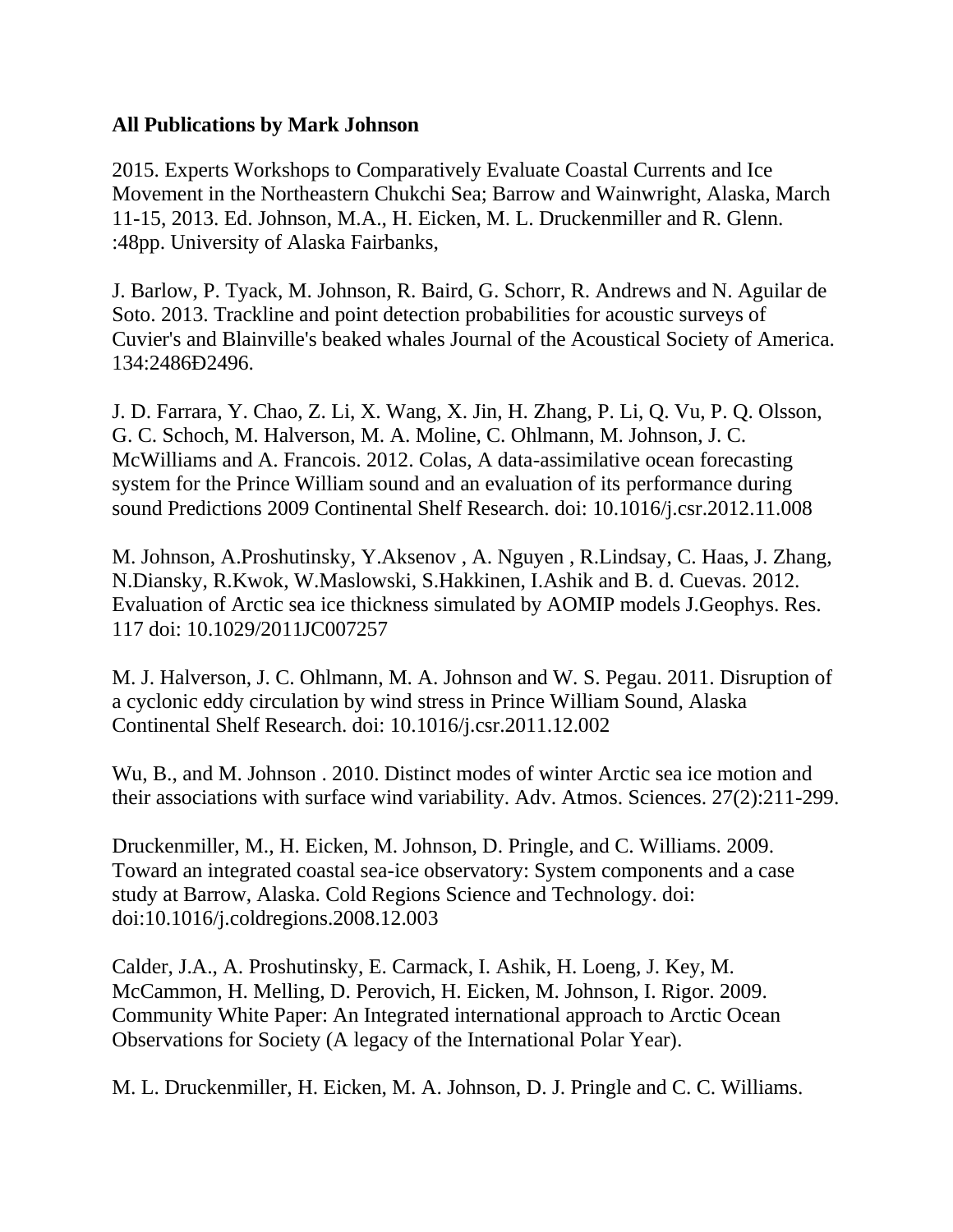2009. Toward an integrated coastal sea-ice observatory: System components and a case study at Barrow, Alaska Cold Regions Science and Technology. 56(3-Feb):61- 72. doi: 10.1016/j.coldregions.2008.12.003 <Go to ISI>://WOS:000265993600001

Druckenmiller, M., H. Eicken, M. Johnson, D. Pringle, and C. Williams. 2009. Toward an integrated coastal sea-ice observatory: System components and a case study at Barrow, Alaska. Cold Regions Science and Technology,. doi: 10.1016/j.coldregions.2008.12.003

Wu, B., and M. Johnson . 2009. Predominant modes of winder surface wind variability over the Gulf of Alaska. Int. J. Climatol. doi: 10.1002/joc.1886

B. Wu and M. Johnson. 2009. Predominant modes of winter surface wind variability over the Gulf of Alaska International Journal of Climatology. 30(2):256-266. doi: http://dx.doi.org/10.1002/joc.1886

Wu, B., M. Johnson. 2007. A seesaw structure in SLP anomalies between the Beaufort Sea and the Barents Sea. Geophys.Res.Lett.. 34:L05811.

Johnson, M., S. Gaffigan, E. Hunke, and R. Gerdes. 2007. A comparison of Arctic Ocean sea ice concentration among the coordinated AOMIP model experiments. J.Geophys. Res. 112(C04S11):101029/2006JC003690.

Dukhovskoy, D., M. Johnson, and A. Proshutinsky. 2006. Arctic decadal variability from an idealized atmosphere-ice-ocean model. Part 1: Model description, calibration, and validation. J. Geophys. Res. 111(c06 - C06028) doi: 10.1029/2004JC002821

Dukhovskoy, D., M. Johnson, and A. Proshutinsky. 2006. Arctic decadal variability from an idealized atmosphere-ice-ocean model: 2. Simulation of decadal oscillations. J. Geophys. Res. 111(C06029):10.1029/2004JC002820.

Moon, S., and M. Johnson. 2005. The relationship between the 00 C isotherm and atmospheric forcing in the Arctic Ocean. Geophys. Res. Lett. 32(L20608)

Polyakov, I. A. Beszczynska, E. Carmack, I. Dmitrenko, E. Fahrbach, I. Frolov, R. Gerdes, E. Hansen, J. Holfort, V. Ivanov, M. Johnson, M. Karcher, F. Kauker, J. Morison, K. Orvik, U. Schauer, H. Simmons, O. Skagseth, V. Sokolov, M. Steele, L. Timokhov, D. Walsh, and J. Walsh. 2005. One more step toward a warmer Arctic. Geophys. Res. Lett. 32(L17605)

Johnson, M., and C. Stewart. 2005. Amchitka Independent Science Assessment: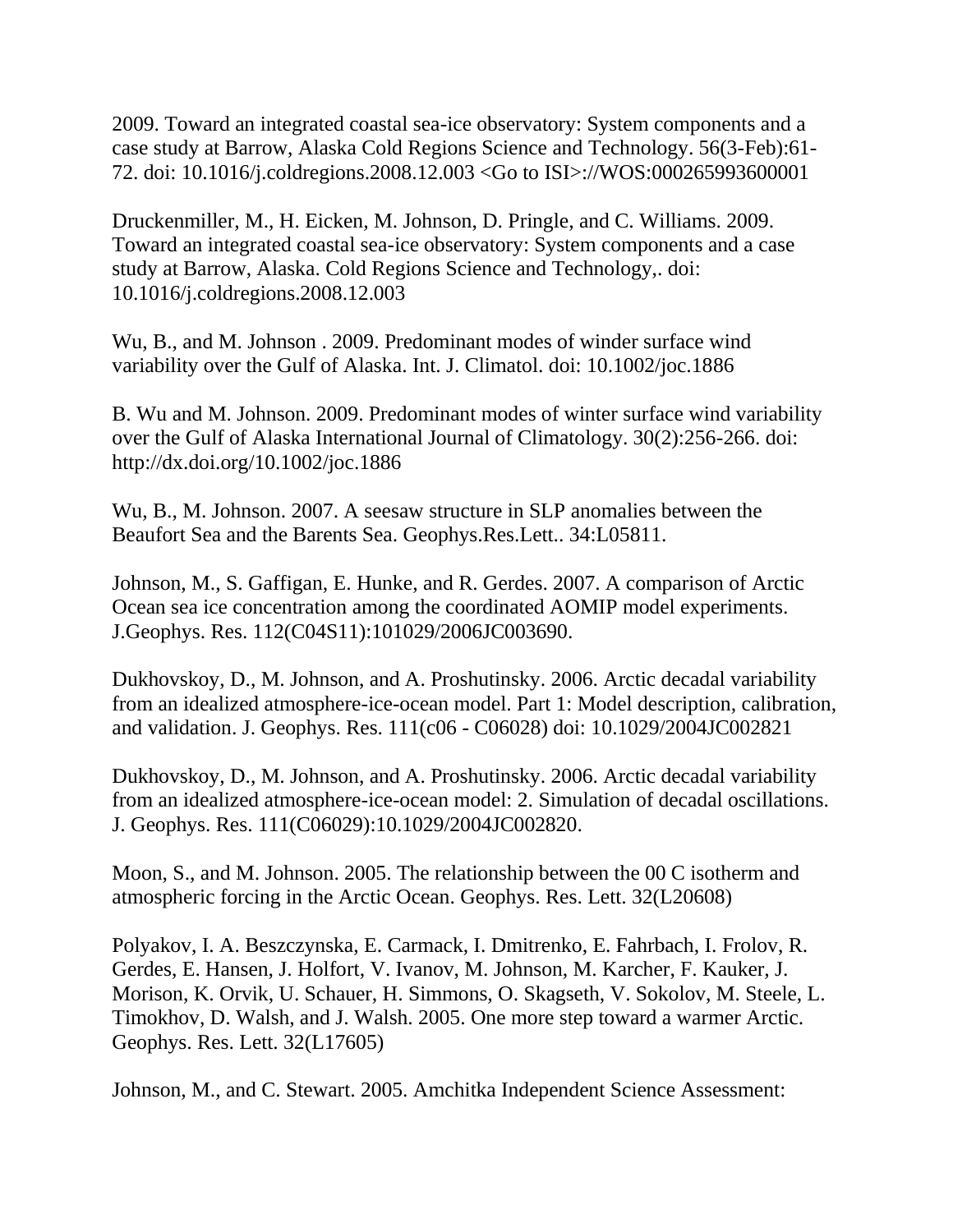Biological and Geophysical Aspects of Potential Radionuclide Exposure in the Amchitka Marine Environment. Results from the Amchitka Oceanographic Survey. Ed. C.W. Powers, J. Burger, D. Kosson, M. Gochfeld, and D. Barnes.

Dukhovskoy, D., M. Johnson, and A. Proshutinsky. 2004. Arctic decadal variability: An auto-oscillatory system of heat and fresh water exchange. Geophys. Res. Lett. 31(L03302)

Polyakov, I., D. Walsh, I. Dmitrenko, R. Colony, J. Hutchings, L. Timokhov, M. Johnson and E. Carmack. 2003. A long term circulation and water mass monitoring program for the Arctic Ocean. EOS 84(30):284-285.

Polyakov, I., G. V. Alekseev, R. V. Bekryaev, U. S. Bhatt, R. L. Colony, M. A. Johnson, V. P. Karklin, D. Walsh, A. V. Yulin. 2003. Long-term ice variability in arctic marginal seas. J. Climate. 16(12):2078-2085.

Polyakov, I., R. V. Bekryaev, G. V. Alekseev, U. S. Bhatt, R. L. Colony, M. A. Johnson, A. P. Makshtas, D. Walsh. 2003. Variability and trends of air temperature and pressure in the maritime Arctic, 1875-2000. J. Climate. 12:2067-2077.

Polyakov, I., G. Alekseev, R. Bekryaev, R. Colony, U. Bhatt, M. Johnson, V. Karklin, A Makshatas, D. Walsh, A Yulin. 2002. Observationally based assessment of polar amplification of global warming. Geophys. Res. Lett. 29(18):1878.

Proshutinsky, A., M. Johnson, and T. Proshutinsky. 2001. Understanding climatic controls on sea-ice transport pathways in the Arctic Ocean. Annals of Glaciology. 33:551-554.

Mann, D., R.E. Reanier, D.M. Peteet, M.L. Kunz, and M.A. Johnson. 2001. Environmental changes and Arctic Paleoindians. Arctic Anthropology. 38(2):119-138.

Proshutinsky, A., M. Steele, J. Zhang, G. Holloway, N. Steiner, S. Hakkinen, D. Holland, R. Gerdes, C. Koeberle, M. Karcher, M. Johnson, W. Maslowski, W. Walczowski, W. Hibler, and J. Wang. 2001. Multinational effort studies differences among Arctic Ocean models. EOS Transactions. 82(51):637, 643-644.

Johnson, M.A. and I.V. Polyakov. 2001. The Laptev Sea as a source for recent Arctic Ocean salinity changes. Geophys. Res. Lett. 28(10):2017-2020.

Proshutinsky, A., and M. Johnson. 2001. Two regimes of the Arctic's circulation from ocean models with ice and contaminants. Mar. Pollution. Bull. 43(1-6):61-70.